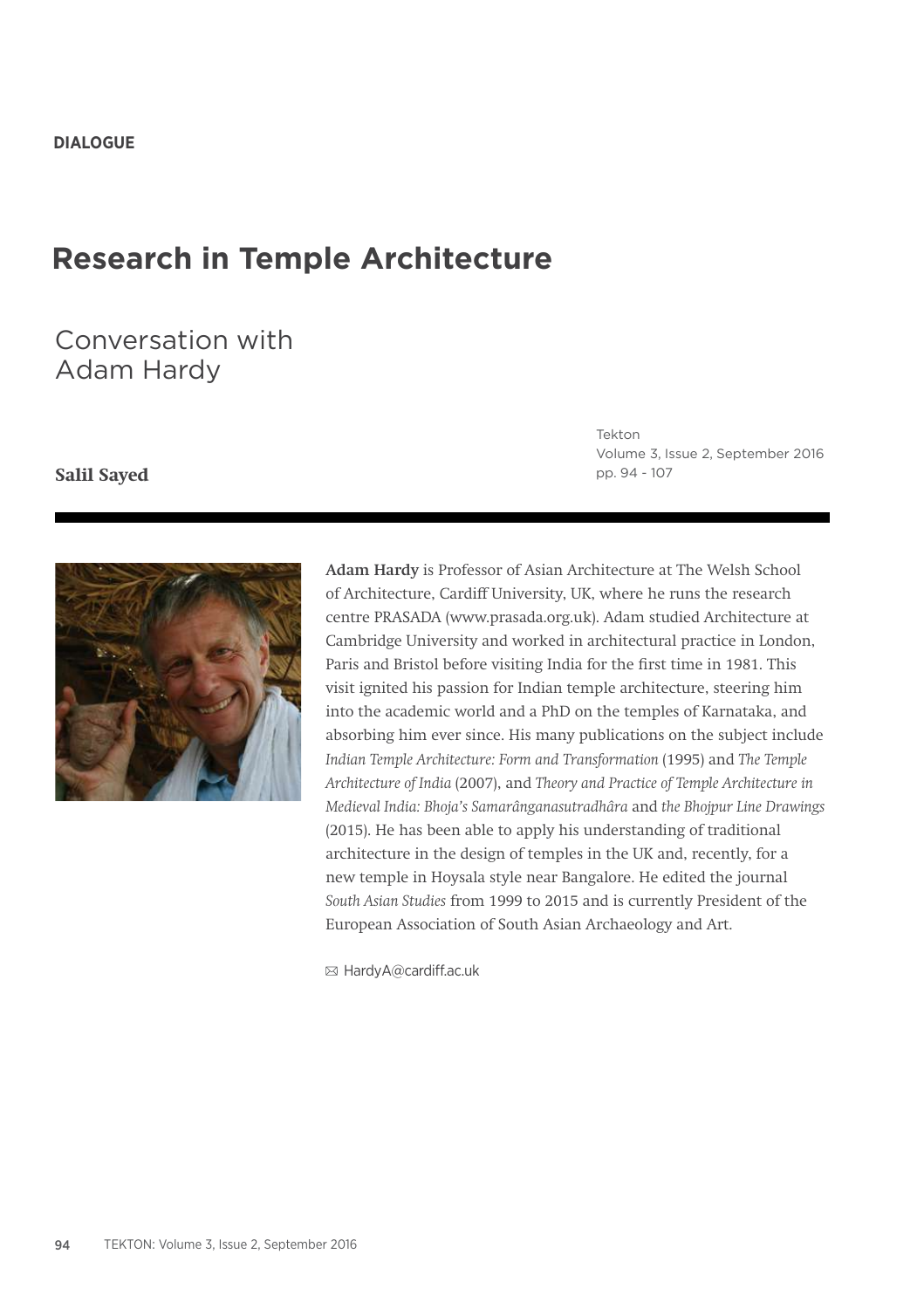Typology is an essential aspect of Indian temple architecture. It is also a central approach to the study of the huge corpus of edifices built in India during the period of classical temple building activity from 5th to 13th century. The ancient and early medieval texts describe their built form in terms of a genealogical hierarchy of types. It can be robustly argued that the schools of temple builders themselves conceived in terms of types to define and evolve their respective styles. The geography of India lends itself to distinct evolution of typological styles in different regions. The early modern scholarship which did not have access to the vastushastra texts began by making such a distinction between Northern and Southern or Dravida style. The 20th century scholars however seem to have searched for meaning in the spiritual goal of the architecture, and in other instances explored the sastra texts for its native terminology. There is also a contemporary interest in iconography on the walls and the search for its basis in the philosophy of the sect of the patron. In all these research paradigms, the work of Prof. Adam Hardy stands out for its purely architectural approach that brings focus back to typology to explore the evolving practices of temple builders in time and place. His meticulous drawings and analysis of the built form has enabled him to decipher the language of the corpus. He has successfully exposed the finer grain of typological evolution to open new avenues for understanding temple architecture and showed us, in Dr. G. B. Deglurkar's words, how much is left to be done while we were almost content with our achievements.

### **SAYED**

## How did you come to choose the subject of Indian temple architecture as your lifelong project?

#### **HARDY**

This is the one that is asked to me all the time and I ought to have a very clever and easy answer to it, but I still haven't. I went on a holiday to India and got obsessed with the subject. I suppose, as I think about it, there must be something exotic. When I started, India was exotic to me and now I like to think it as familiar; and Indian architecture too. So, there was probably an attraction of some other when I started, but then, before I came to know, but I doubt when I came to know, I felt I could see things that I understood. I read books and I didn't find those things (in them), so I got more and more interested. There was also nothing more complicated than finding this architecture beautiful and finding it directly sensuous as well as intellectual and spiritual. There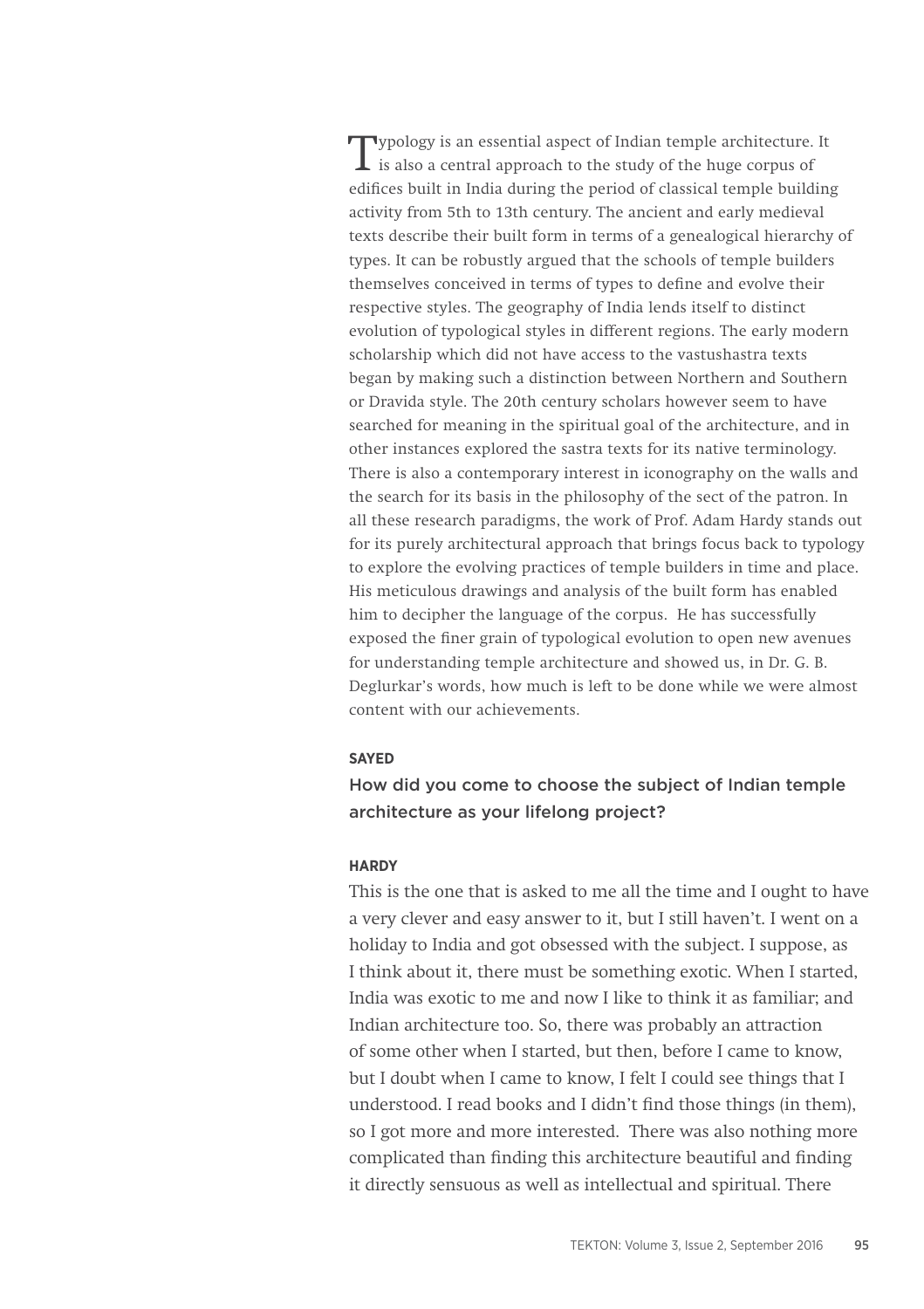was probably also the looking for the meaning of life. I still haven't found it, but there was a feeling that there is some kind of truth embodied in these buildings. And also, I was thinking about it today: I am very fond of gardening. I like plants and flowers. I know it is very naive and unsophisticated to say that, to compare human artefact with nature, but there is something about Indian temples which I think has the same appeal as natural forms. The huge variety and permutations on certain particular themes, and the sense of growth I talked about, that sort of naturalness of the Indian temple architecture is one of the things that just attracted me from the start.

## **SAYED**

When you look at the levels of detail, you see the history developing and the forms arising.

## **HARDY**

Yes, and of course this is where we are now getting into the academic issues. This is where you have to be critical. If it is an academic work, and not purely poetic work then you have to be critical and ask if you are seeing something that seems to be organic, natural, biological or like a flower or like a lotus or whatever. You got to have a historical understanding, critical understanding and actually look at dates and look closely at forms and then substantiate whether the kinds of processes and patterns that you can see are actually there through looking in great detail. In other words, if you think you can intuitively see a pattern of growth running through tradition you got to be rigorous about whether the more complicated evolved forms actually happened after the simpler forms? And you can do that. You just have to be systematic, but not dismiss the idea. Some people will dismiss that kind of idea without going through the working out. I try to do the working out to show whether it is so.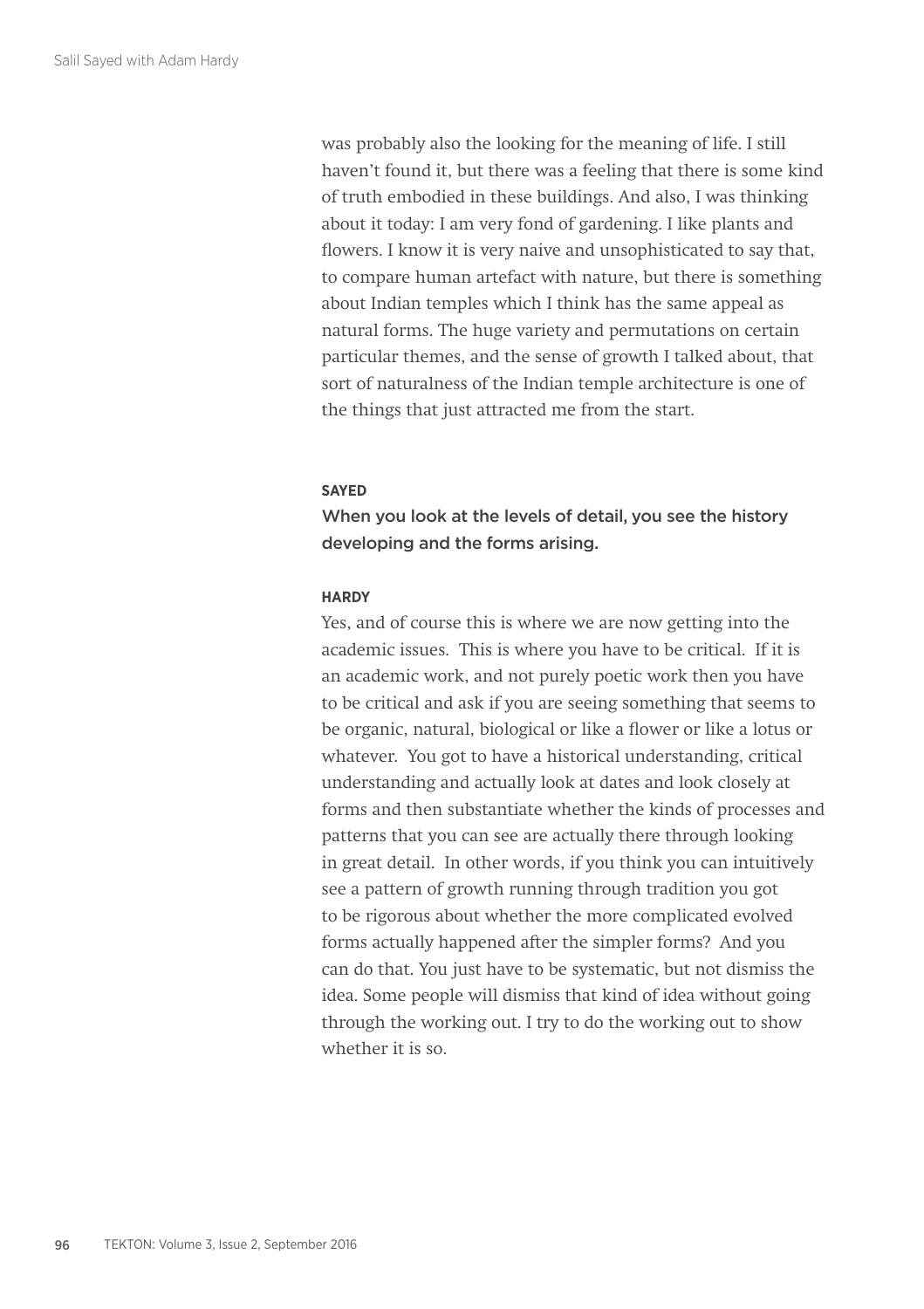#### **SAYED**

When you started working it out, it ultimately became your life long project, you found so much to be worked out in that.

#### **HARDY**

Yes, and there is still more. It is an ongoing work.

#### **SAYED**

You have built the research group Prāsāda at Cardiff. Can you tell us about the importance of institutionalizing a research project and the input that goes into building it?

## **HARDY**

It is a very small thing and it certainly was not a thought out strategy. It is a small centre really, but it happened kind of through circumstances rather than through any plan. I needed a new job after working for a couple of years at the Prince of Wales institute of Architecture. And of course I had my burning interest; I wanted to do as much of that as possible. So, I proposed this centre or institute. I actually did call it an institute because I had delusions of grandeur and thought it might get bigger than it ever did. I proposed it to De Montfort University, before it went to Cardiff. The idea was that it would be good to study history of Indian architecture through the eyes of practice, and alongside do practice and teaching and theory altogether; to try to do all the three things, consultancy projects, research practice, and research and teaching, and integrate them. It seemed to me that no such institution existed. So, I dreamed up the idea and I proposed it to the school of architecture in Leicester at De Montfort University. One of the good things about the British higher education is that if you are lucky they are open to new ideas, and certainly in the new universities at that time they were into new things. So, they said, come and try it, and then I had a room which was like a little triangular cupboard. That was Prasada. It started from there and it did grow to be about twelve people working at one time at De Monfort before it moved to Cardiff. Since then, it has been very much smaller although easier in many ways in terms of getting research projects and a lot of good PhD students. It is helpful to have an identity and a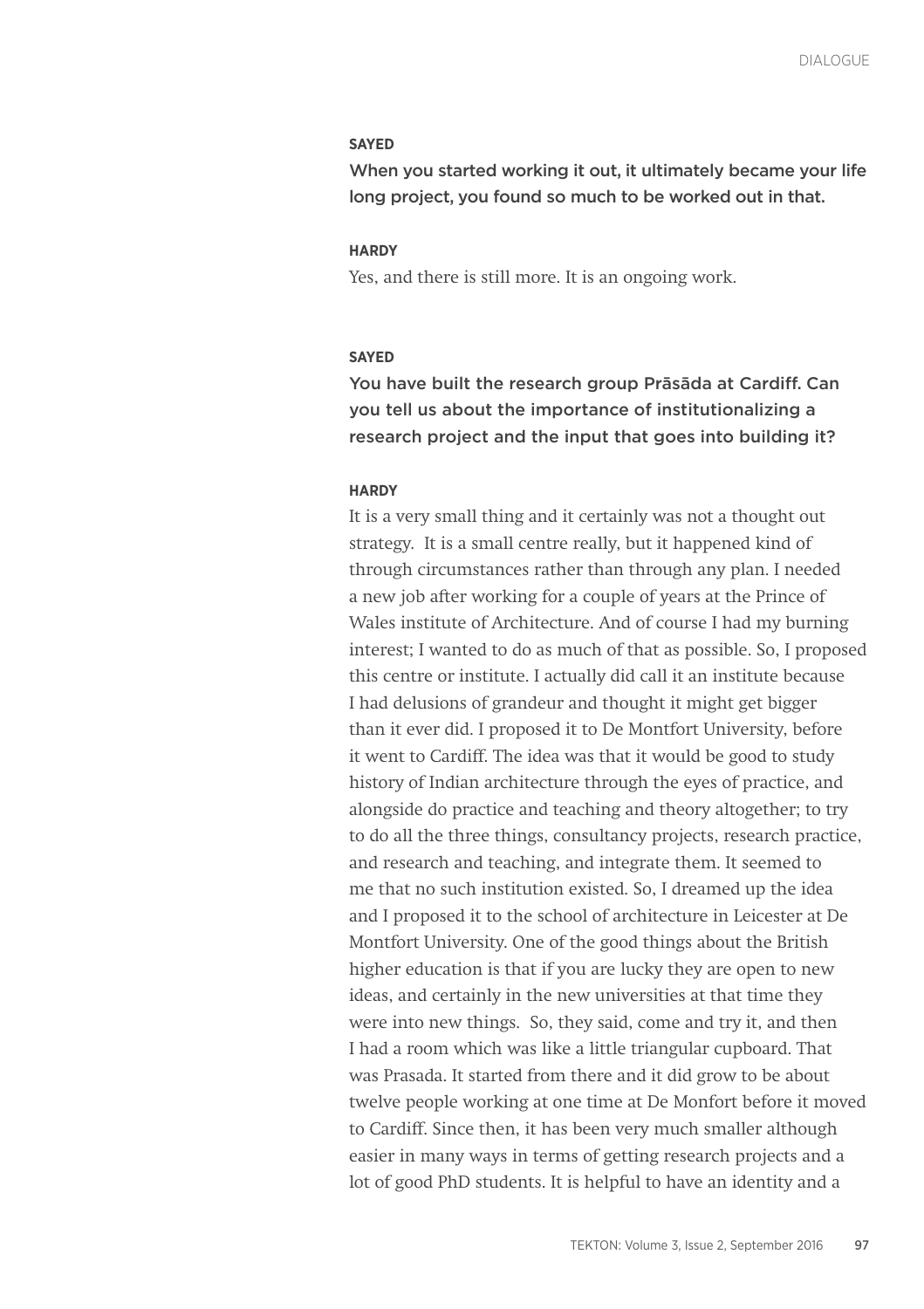

*Measuring a Temple*

name and also to do the consultancy part which is relatively quite modest. The architectural design part to me is hugely interesting intellectually. It is not a big business but it gives you the institutional framework. I have never been interested in starting a big architectural practice. I would rather do practice as research within the framework of the university, and to earn my salary and let the money, whatever money there is, go to building up the centre.

## **SAYED**

How many years did it take to actually materialise your idea?

## **HARDY**

It took only about a year or so to have a name, and about two to three years before there were other people joining it. I started a Masters programme there and I had one PhD student who came with me; then within three-four years there were several PhD students. So, it didn't take very long but it is not as if it kind of grew and grew and grew like that. I hope my scholarship grew and certainly I had some very wonderful PhD students, but in terms of being a big institution, let us not exaggerate, it is quite modest.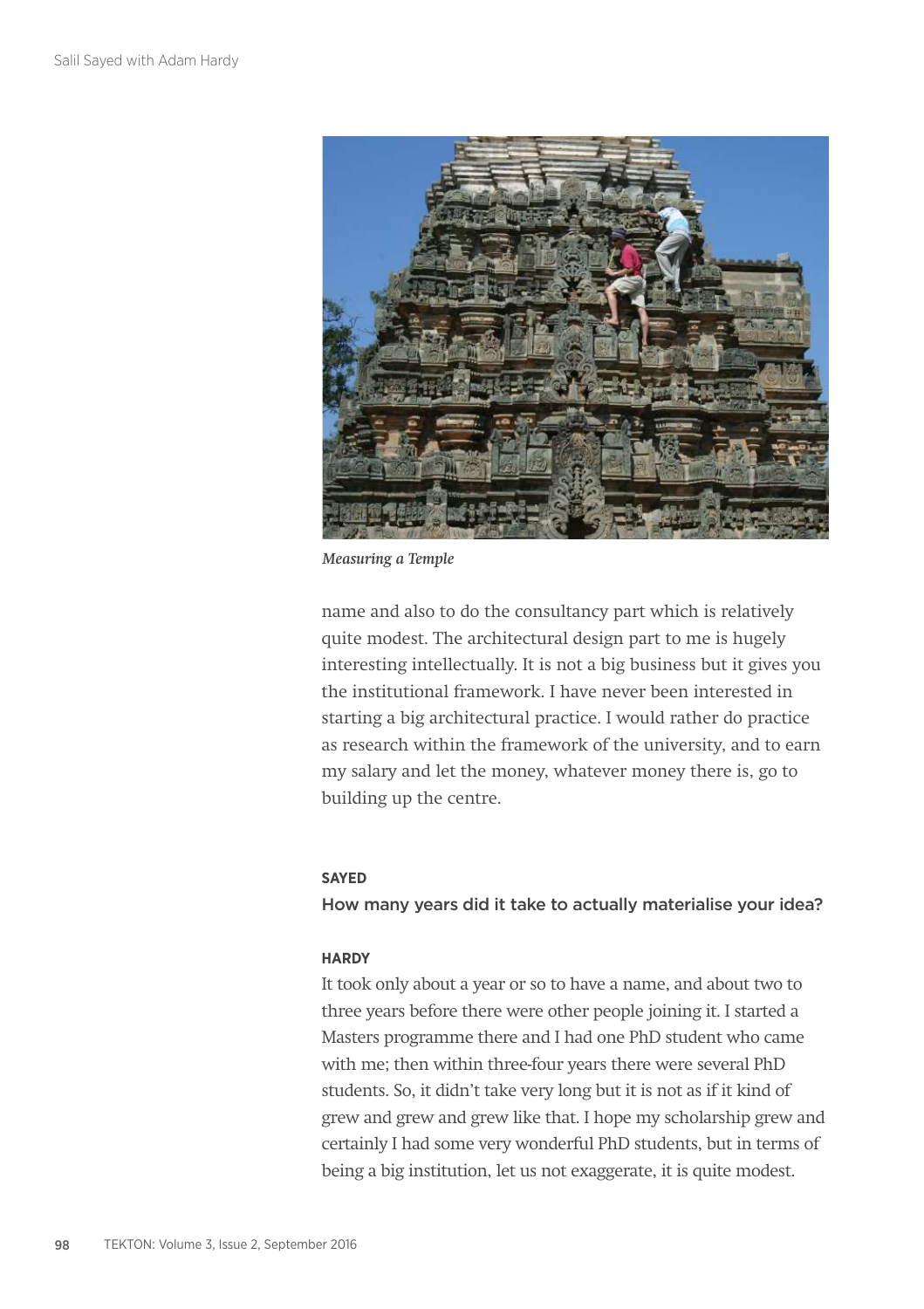

*Side elevation of temple 17 at Ashapuri*

## **SAYED**

Would you like to share any significant challenges that you faced while working in India, be they at the logistic level, in your collaborations, or in dissemination of your work in India and outside?

## **HARDY**

Bureaucracy is everywhere. As you get more established, a little bit known, it gets little bit easier in terms of getting permission from the Archaeological Survey of India (ASI) and so on. I am not complaining, because gradually I have been able to climb up temples, a long time after I knew all these temples in my heart. I knew every inch of them. When I could get permission to actually climb up and measure I was in my fifties. Yet, I have enjoyed that really very much because you have a new relationship with them apart from being able to measure and do digital scanning. Somebody who comes fresh to the field would find the bureaucracy very hard I think.

As for dissemination in India and outside, I suppose, the only challenges there, are the challenges of the subject itself. To me it is very central work, a mainstream subject, but over here (in UK) it tends to be seen as obscure and marginal. So, in terms of publishing, it can be easier to publish the 5000th book on Le Corbusier's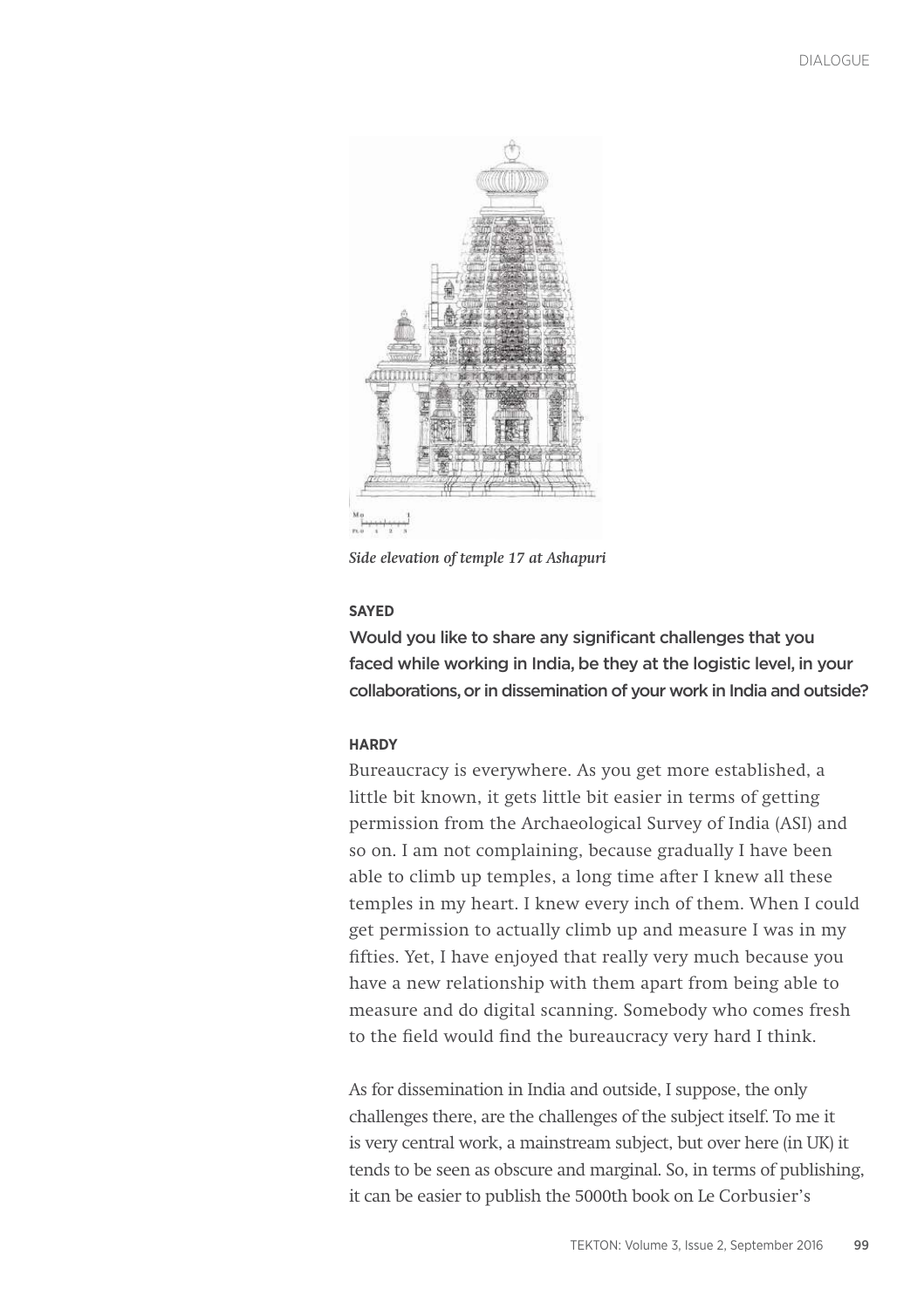

*Studies of vimana compositions of Early Chalukyan temples (late phase)*

love of dominoes in 1923 than it is to publish one on the main cultural architectural product of a civilization for two thousand years. That is seen as marginal.

We must not exaggerate that either. Another challenge in terms of dissemination is that people find it a complicated subject. I do try to put things across as clearly and simply as I can. I don't want to use jargon and sound impressive. My aim is to communicate whatever there is to be communicated. When I think something is clear, people can still find it difficult or they can't be bothered. Understandably, because it is quite a complicated subject. You need to put in some effort to understand it, which probably is true of most subjects.

## **SAYED**

You have largely focused on the form of the temple and not the iconography; does it have something to do with dissemination?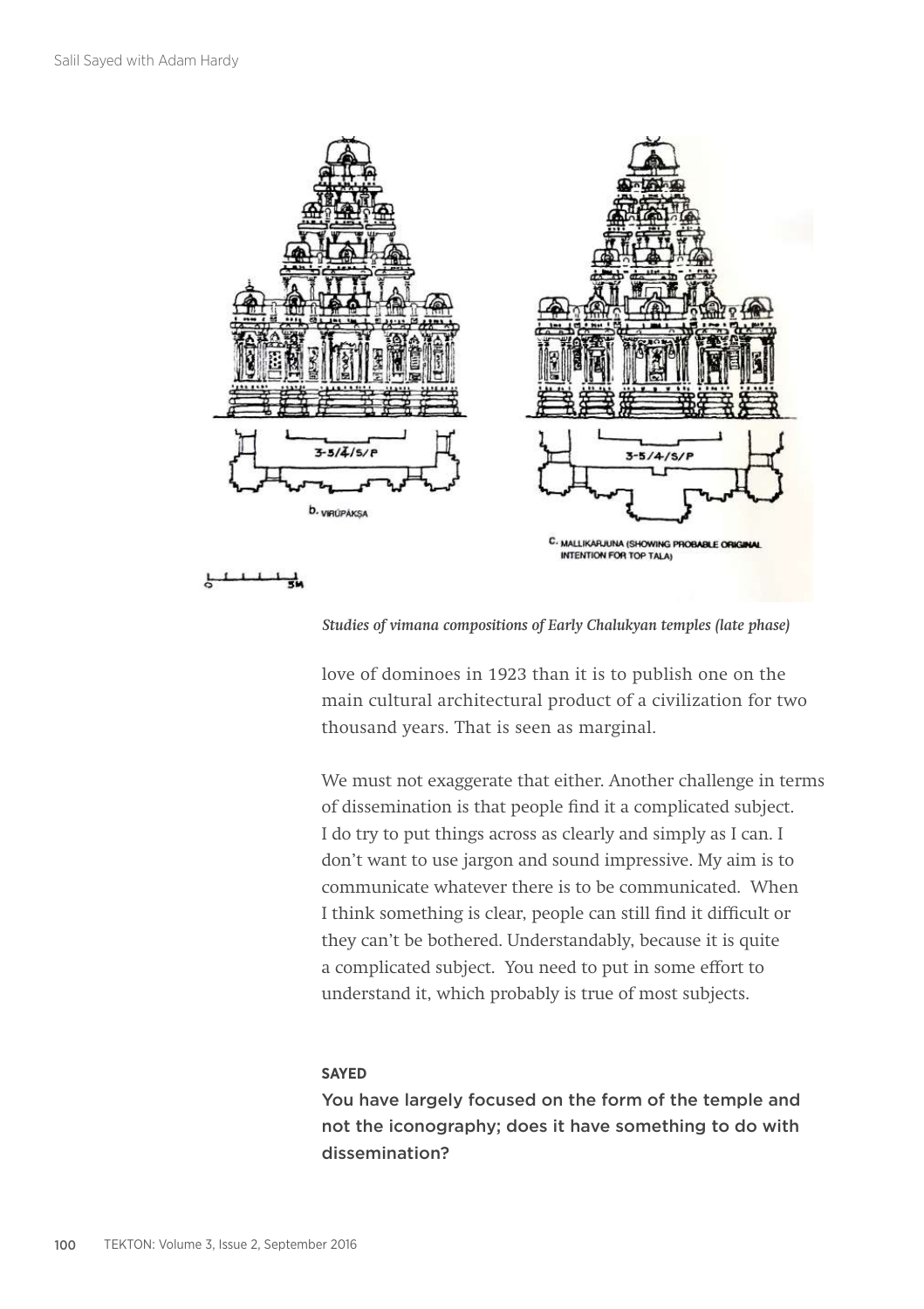

*Study of embedded aedicular components in a Dravida vimana*

## **HARDY**

Yes. Some people will find that off-putting, I suppose. There are probably more people interested in iconography. I am interested in it as well, but as an architect there is so much to be said about the architecture itself. You should not and can't separate it from iconography, from the religious intentions, from the society, from the politics etc.; but I am an architect and I start from the architecture. Architects don't have to be ashamed of what they can do; and if you try to be a historian and a sociologist, I admire you for becoming all those, don't get me wrong, I am not saying everyone has to do it like this, but in my perspective you should talk about what you know, you really know and from that very firm basis, you shouldn't be narrow, but from that firm basis you can make connections with other things, more meaningful connections than if you try to jump straight to other things and become an expert in everything.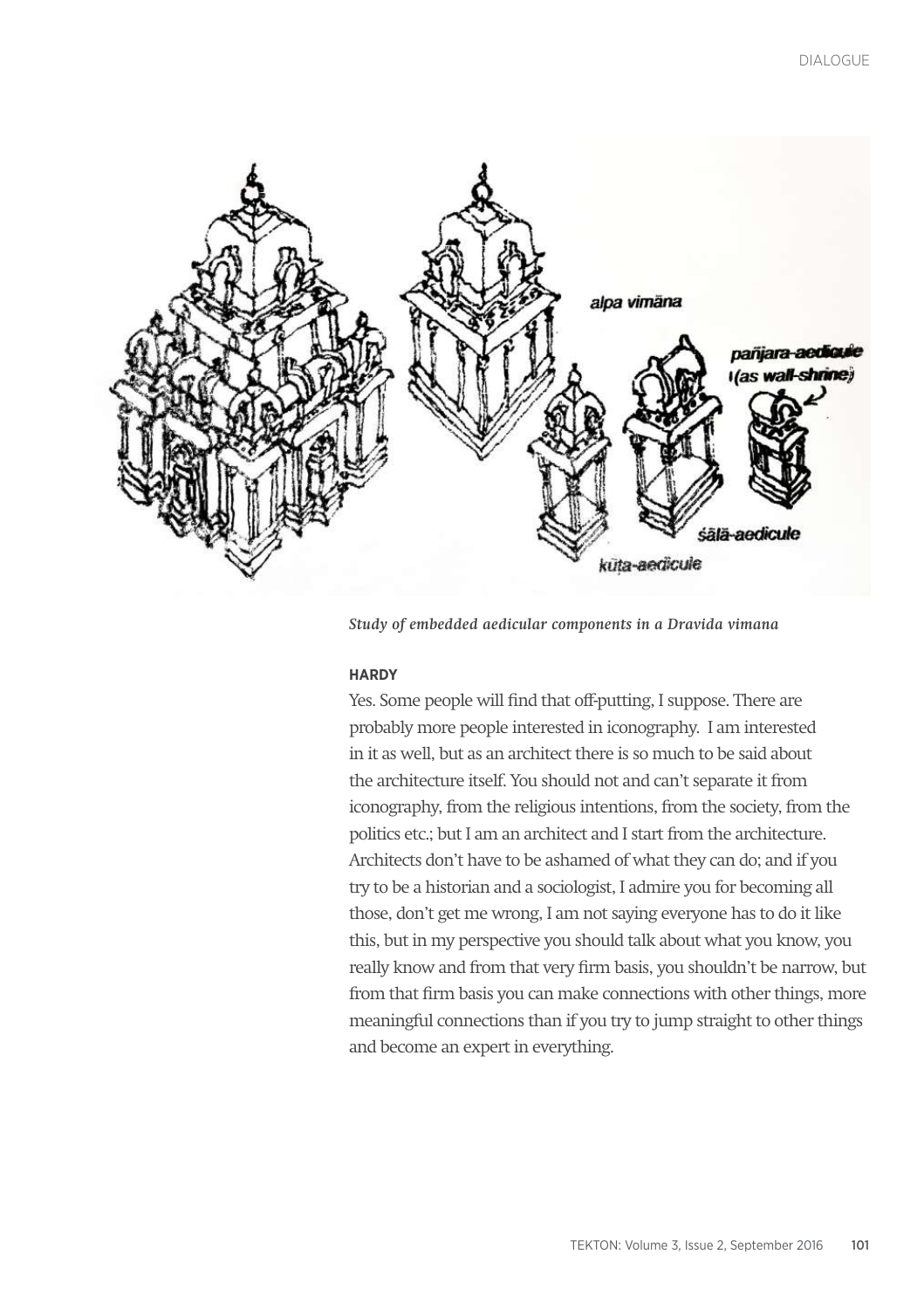#### **SAYED**

So you have to focus on one aspect where all your skills integrate.

## **HARDY**

Yes, I think so. You have to integrate the other things through that.

#### **SAYED**

Interdisciplinary research demands accessibility to the languages of many disciplines. You have collaborated with philologists in the understanding of Sanskrit texts, with archaeologists in reconstruction of ruined sites, and with experts in photogrammetry. We borrow the tools from these disciplines that come loaded with their speak. While collaboration is an obvious solution, to what degree do a budding researcher has to train herself just to access the possibilities of this field of research? Can you tell us about your journey in acquiring various skills and the doors they opened up for you?

#### **HARDY**

I don't think I have a definitive answer to what skills people should learn because new ideas and new discoveries are inherently unpredictable anyway. So, I wouldn't presume to prescribe, and to have a whole variety of skills is really important, but at the same time it is important to remember to value the skills that architects or some architects do have and not to underestimate the potential of looking and drawing. I would say that is my main research method: looking and drawing. I don't have to go on about complicated methodologies. By just looking and drawing you assimilate, you kind of become part of, you internalise the material, and it is the only way it becomes part of you. Even measuring comes after drawing. Drawing does not necessarily mean measured drawing, but measuring is also an important skill. Through drawing we find things out. It is easy to be lazy, even architects, specially with computers these days can be lazy about drawing. I am not against drawing with computers but there is something about drawing per se. Perhaps, it does not have to be hand drawn but it gives you a means to really to try to understand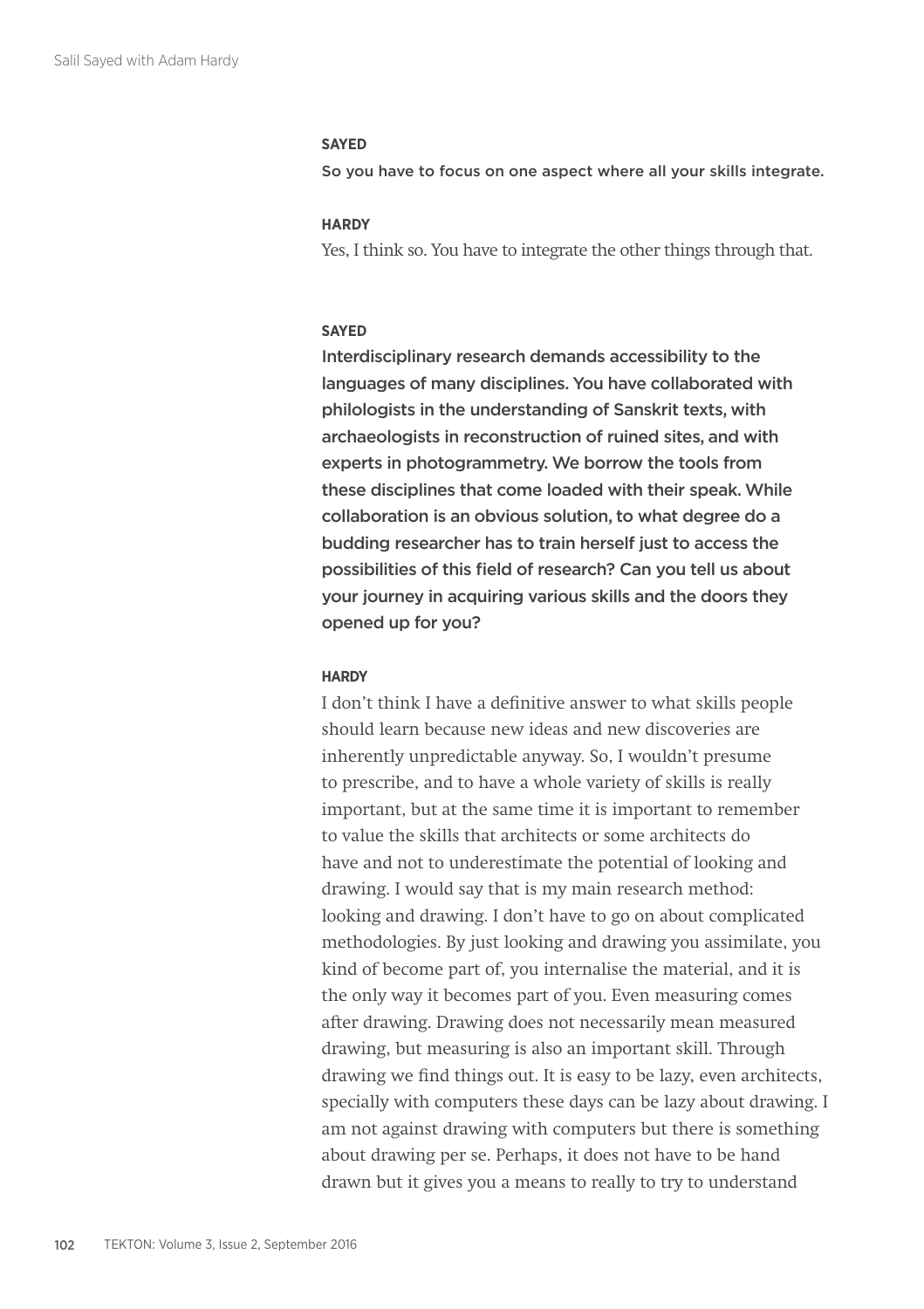something; otherwise, you can cheat yourself if you don't draw it. You can delude yourself to think you understand it. If you can actually make yourself draw it then you really understand how something works. I mean not only in terms of physical working, but also what are the concepts, how is something composed, how is it thought about as well as how it was constructed, and also the geometry. All those things you can find out by drawing.

## **SAYED**

How and when did you decide that you have to start learning Sanskrit, examine the text and understand it more?

### **HARDY**

It was almost an accident, a lucky one. At least it wasn't planned. I didn't think of it as the next thing I must do. I had a large project with some collaborators between Cardiff University, British Museum and SOAS. We had Mattia Salvini as the Sanskritist involved in the project. He was a research assistant at SOAS, where he had done his PhD. We roped him in the project because he would translate *Samarãnganasatradhãra*. I knew that I would be interested in the architecture part of what he is doing. I didn't realise how interested, and then when he started doing these translation and I started looking at it, I realised I could get into the mindset and kind of crack the code and work it out. It wasn't just the matter of doing the translation and then you read the translation and you understand it. It is the two-way process, and with the architectural understanding you go back to the translation and you see it can mean different things. I would say, it can't mean that, it has to be this, and usually he'd agree that it made sense. It kind of grew from there. Then I realised that I was wrong to dismiss the texts. I also realised how much nonsense people talk about *vãstušãstrãs*. I mean, how many times do you read in books that the texts say this, the *šãstrãs* say that, that such-and-such is according to the *šãstrãs*. Or that the *šãstrãs* are very strict, or they are very abstract – all kinds of generalisations about them. People usually don't say which text, where did they read it, how did they know. I hope I have avoided that kind of thing. That project was a huge opportunity because there is so little that is published and interpreted. Having found it, I could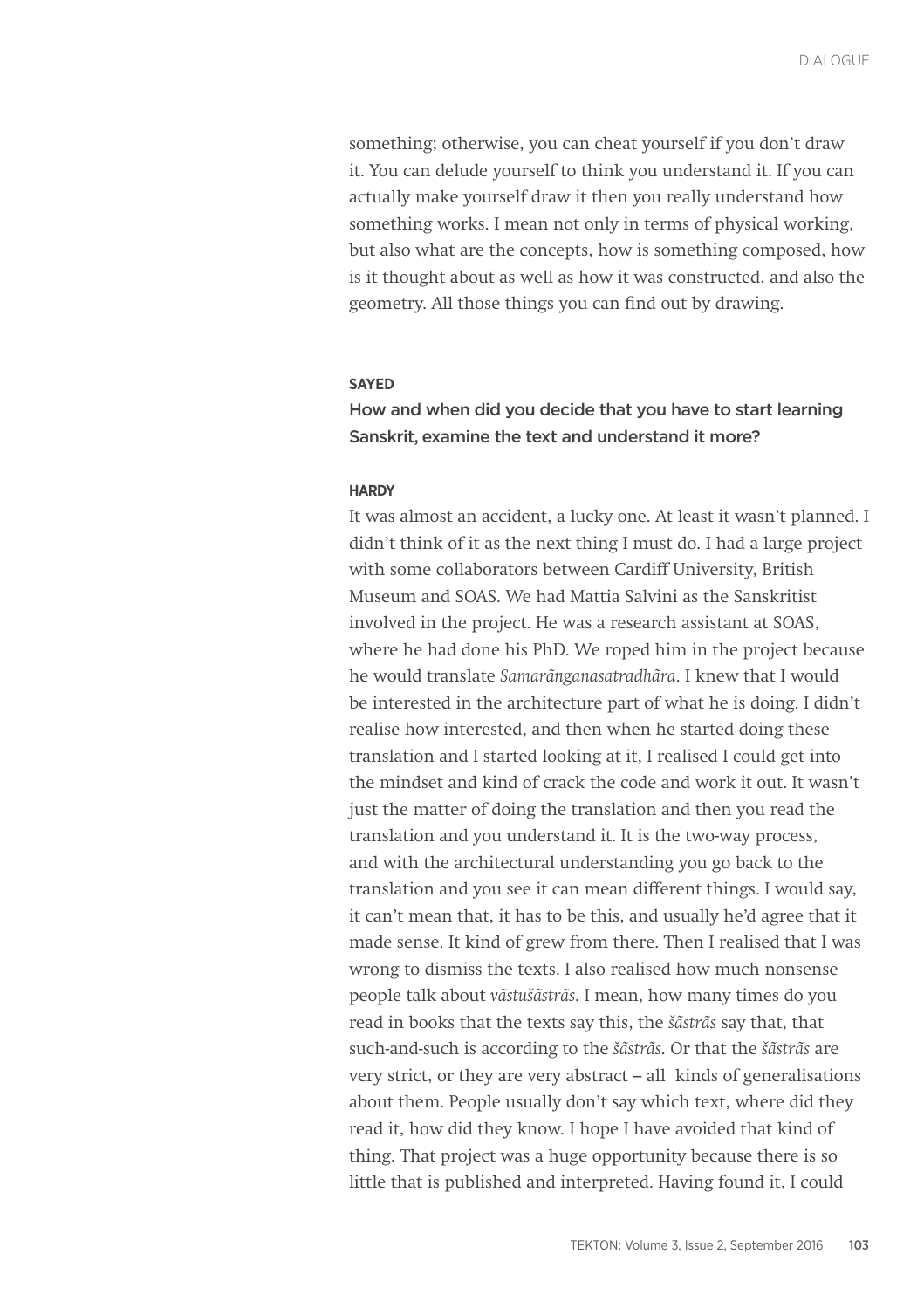see that you could tease out architecture from those texts. It developed from there and turned into a big study and now I am doing a lot more along the same line.

## **SAYED**

Then there is this question of different speaks of different disciplines which I experienced when I went from architecture to anthropology and then to design.

## **HARDY**

Architects have their speak. Everybody gets infected by this. Like a few years ago, there was critical theory, cultural theory kind of speak. There are speaks that are discipline specific jargons. There are also widespread academic jargons that spread across ways of writing. The social sciences as a whole have their way of doing things that are very different than physical sciences. There are these different cultures. I haven't done like what you have actually done, you know, done degrees in these different things, but when you just try to read works from different disciplines you come across the challenge of the different cultures.

I would just try to transcend, try to cut through those things and be able to speak, to write in a clear, interesting and lightly way, not a boring way, try not be pretentious and try to get across the ideas clearly, and try to write as if you are not writing for a specialist audience. You are writing for any intelligent person. Then often that is more work for the writer than just simply mastering the jargon.

One should try to be plain and clear. Even if it is a complicated idea try to make it as clear as possible. Don't try to impress. The aim to impress always leads the wrong way. Sometimes if you are clear and plain, then some people won't take you seriously. Sometimes, it is much more work to make something clear than it is to throw in the jargon words, the buzzwords so that it will tick the boxes and that certain people will think you are a good thing, oh he is one of us, because he has quoted this. They just look for these buzzwords, this name dropping and then you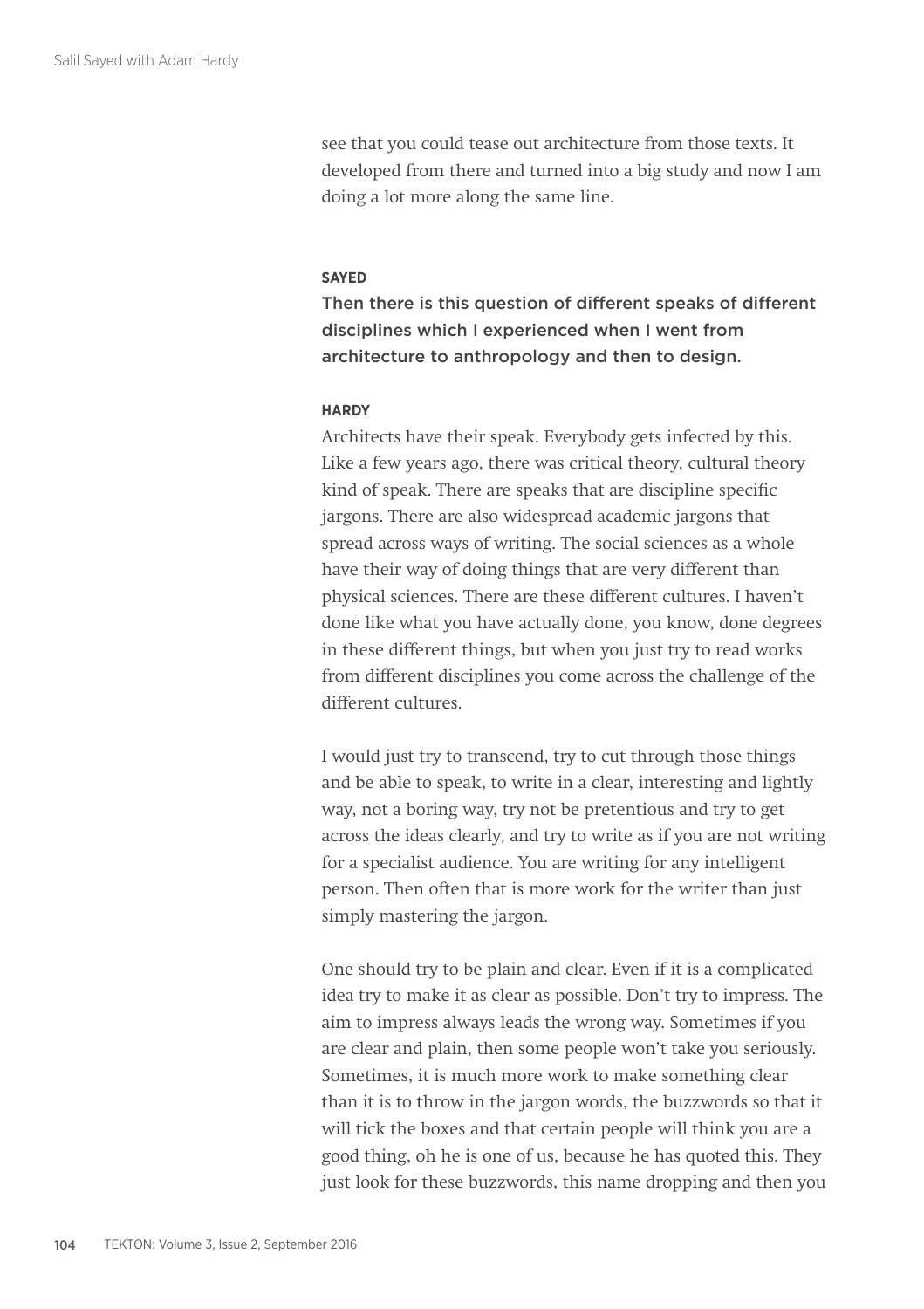are OK. If you go to the effort of trying to put something across so that many people could understand it, then certain people will say that is not serious, just because it is not using the jargon.

## **SAYED**

What according to you are the future directions of research in temple architecture? What topics should be taken up by MA and PhD students interested in this field?

#### **HARDY**

There are certain trends going on now which are quite interesting that I am not really part of, yet I think are valuable. People are looking beyond buildings to landscapes and sacred landscapes, and some good work is going on from that perspective. A lot of people are conscious of the place of temples in the state formation and the political purpose of temple architecture. But, I think there is still a lot to do in terms of understanding geometry and form and even in basic documentation of buildings, especially later temples; you shouldn't undervalue that simple thing of documenting. Then there is a huge amount to do in interpreting architectural texts. So, I am waiting for students who want to take that on. I suppose it is not easy. You need to get very familiar with the architecture and it is something like reconstructing from pieces of a broken down temple. It is only by having the pictures of the temples in your head that you can tease out from the text what was the intention. No one else is doing that at the moment. I hope, I am not the only one.

So, I would love to have some PhD students who would continue in that direction. But, I am always open to documenting some places that haven't been looked at. There is also the idea of making a database of all the archaeological fragments, any traces of temples, just to get together all the bits of work that people have done, so that you can build up a picture of the landscape. It will be a huge task needing many people, but it is a good idea to make a beginning.

There are lots of different approaches and different areas. When PhD students come I always like them to have an idea first. It is not very promising for a student to ask, what would you like me to do. I think that happens in science, where there are these big funded projects and